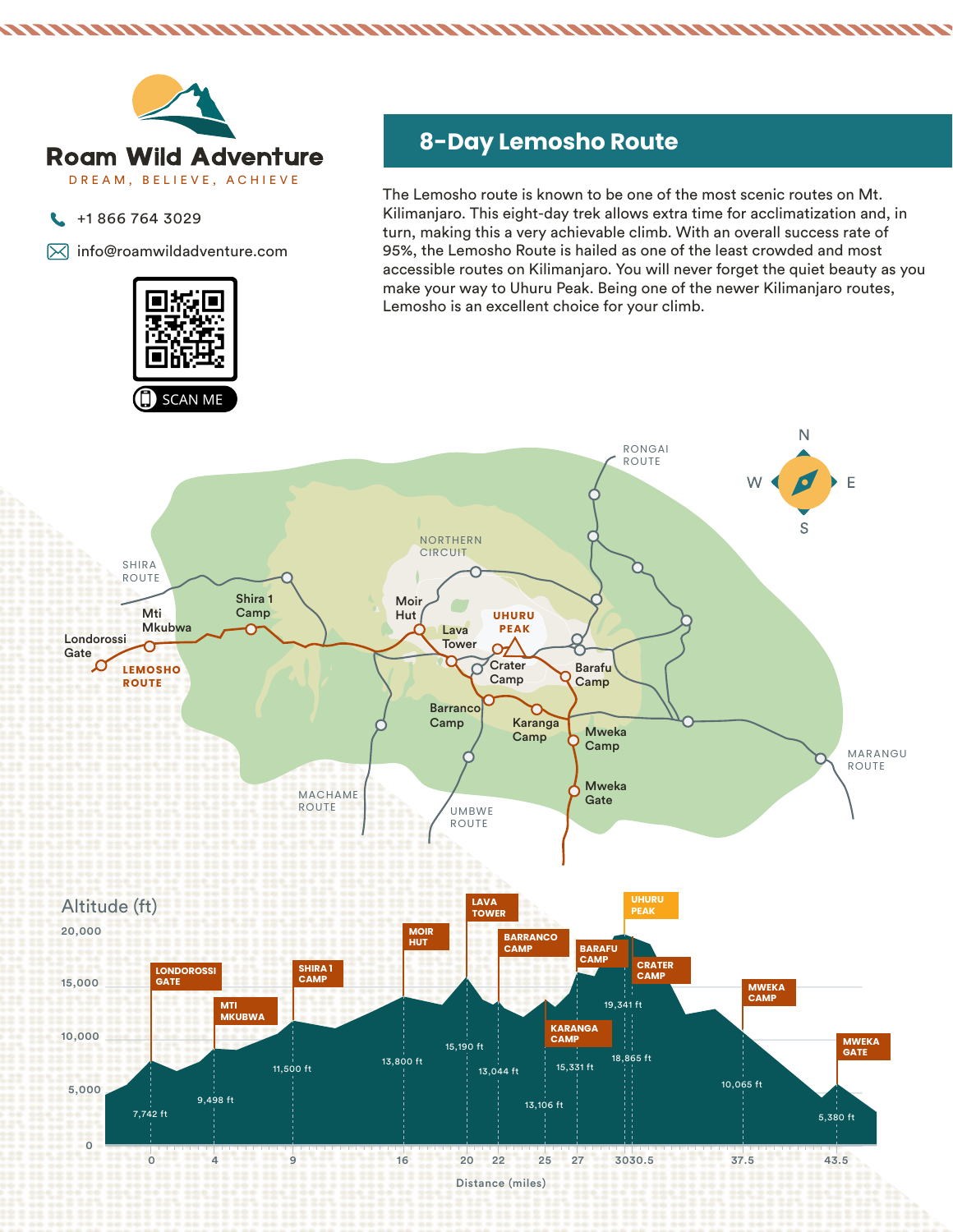# **Your 8 Day Kilimanjaro Adventure**

### Day 1: Londorossi Gate to Mti Mkubwa

Elevation: 2,460m/7,742ft to 2,895m/9,498ft Hiking time: 3-4 hrs

Distance: 6 km/4 miles Habitat: Rain forest

We depart Moshi for Londorossi Gate, roughly a 4-hour drive, where you will complete the entry formalities. We will then drive to the Lemosho trailhead and upon arrival, we will begin the hike through undisturbed forest which winds its way to the first campsite. Keep your eyes peeled for the blue monkeys swinging through the trees!

#### Day 2: Mti Mkubwa to Shira 1 Camp

Elevation: 2,895m/9,498ft to 3,505m/11,500ft Hiking time: 5-6 hrs

Distance: 8 km/5 miles Habitat: Heath

We continue on the trail leading out of the rainforest and into a savannah of tall grasses, heather, and volcanic rock draped with lichen beards. As we ascend through the lush rolling hills and cross several streams, we reach the Shira Ridge before dropping gently down to Shira 1 Camp. Here we catch our first glimpse of Kibo across the plateau.

## Day 3: Shira 1 Camp To Moir Hut

Elevation: 2,895m/9,498ft to 3,505m/11,500ft Hiking time: 5-6 hrs

Distance: 8 km/5 miles Habitat: Heath

Today, we will spend the full day exploring the Shira Plateau, one of the highest plateaus on earth. It is a gentle walk east on moorland meadows towards Shira 2 Camp. We then divert from the main trail to Moir Hut, a lesser-used camping site at the base of the Lent Hills. A variety of walks are available on Lent Hills making this an excellent acclimatization opportunity.

## Day 4: Moir Hut to Lava Tower

Elevation: 4,206m/13,800ft to 4,629m/15,190ft Hiking time: 4-5 hrs

Distance: 7 km/4 miles Habitat: Alpine desert

We begin the day climbing up a ridge and then head southeast towards the Lava Tower – a 300 ft tall volcanic rock formation. We descend down to Barranco Camp through the strange but beautiful Senecio Forest to an altitude of 13,000 ft. Although you begin and end the day at the same elevation, the time spent at higher altitude is extremely beneficial for acclimatization.

# Day 5: Barranco Camp to Karanga Camp

Elevation: 3,963m/13,044ft to 3,994m/3,106ft Hiking time: 4-5 hrs

Distance: 5 km/3 miles Habitat: Alpine desert

We begin the day by descending into a ravine to the base of the Great Barranco Wall. We will then climb the non-technical but steep, nearly 900ft, cliff. The Barranco Wall, also known as the Kissing Wall, is approximately 3 ft. wide. This narrow section is famous because climbers often place a kiss on the rock as they pass by. Climbers also "hug" the outcrop and breathe a sigh of relief on the other side as they realize it wasn't nearly as intimidating as it looked.

From the top of the Barranco Wall, we cross a series of hills and valleys until we descend sharply into Karanga Valley. One more steep climb up leads us to Karanga Camp. This shorter day will prepare us for higher elevation at the summit.

#### Day 6: Karanga Camp to Barafu Camp

Elevation: 3,994m/3,106ft to 4,672m/15,331ft Hiking time: 4-5 hrs

Distance: 4 km/2 miles Habitat: Alpine desert

We leave Karanga and hit the junction which connects with the Mweka Trail. We continue up the rocky section to Barafu Hut. At this point, you have completed the Southern Circuit, which offers views of the summit from many different angles. Here we make camp, rest, and enjoy an early dinner to prepare for the summit day. The two peaks of Mawenzi and Kibo are visible from this position.

# Day 7: Barafu Camp to Uhuru Peak

Elevation: 4670m/ 15,331 ft to 5895m/19,341 ft Hiking time: 7-8 hours

Distance: 5 km /3 miles Habitat: Arctic

#### Uhuru Peak to Mweka Camp

Elevation: 5,895m/19,341ft to 3,067m/10,065ft Hiking time: 4-6 hrs

Distance: 12 km/7 miles Habitat: Rain forest

Very early in the morning (around midnight), we begin our push to the summit. This is the most mentally and physically challenging part of the trek. At this elevation and time of day, the wind and cold can be extreme. We ascend in the darkness for several hours while taking frequent but short breaks. Near Stella Point (18,900ft), you will be rewarded with the most magnificent sunrise you are ever likely to see coming over Mawenzi Peak.

Finally, we arrive at Uhuru Peak— the highest point on Mount Kilimanjaro and the continent of Africa. Here, you can take a moment to reflect on your tremendous accomplishment. You'll obviously have the opportunity to take a few pictures from the 'Rooftop of Africa' to memorialize this special moment.

From the summit, we now make our descent continuing straight down to the Mweka Hut campsite, stopping at Barafu for lunch. The trail is very rocky and can be quite hard on the knees; trekking poles are helpful. Mweka Camp is situated in the upper forest and mist or rain can be expected in the late afternoon. Later in the evening, we will enjoy our last dinner on the mountain and a well-earned sleep.

# Day 8: Mweka Camp to Mweka Gate

Elevation: 3,067m/10,065ft to 1,639m/5,380ft Hiking time: 3-4 hours

Distance: 10 km/6 miles Habitat: Rain forest

On our last day, we continue the descent to Mweka Gate where we will be met by our driver who will transport us back to the hotel in Moshi. Here, we can relax with some refreshments, perhaps a local Kilimanjaro beer, while we wait to receive our summit certificates. At lower elevations, it can be wet and muddy. From the gate, we continue another hour to Mweka Village. A vehicle will meet us at Mweka Village to drive us back to the hotel in Moshi.